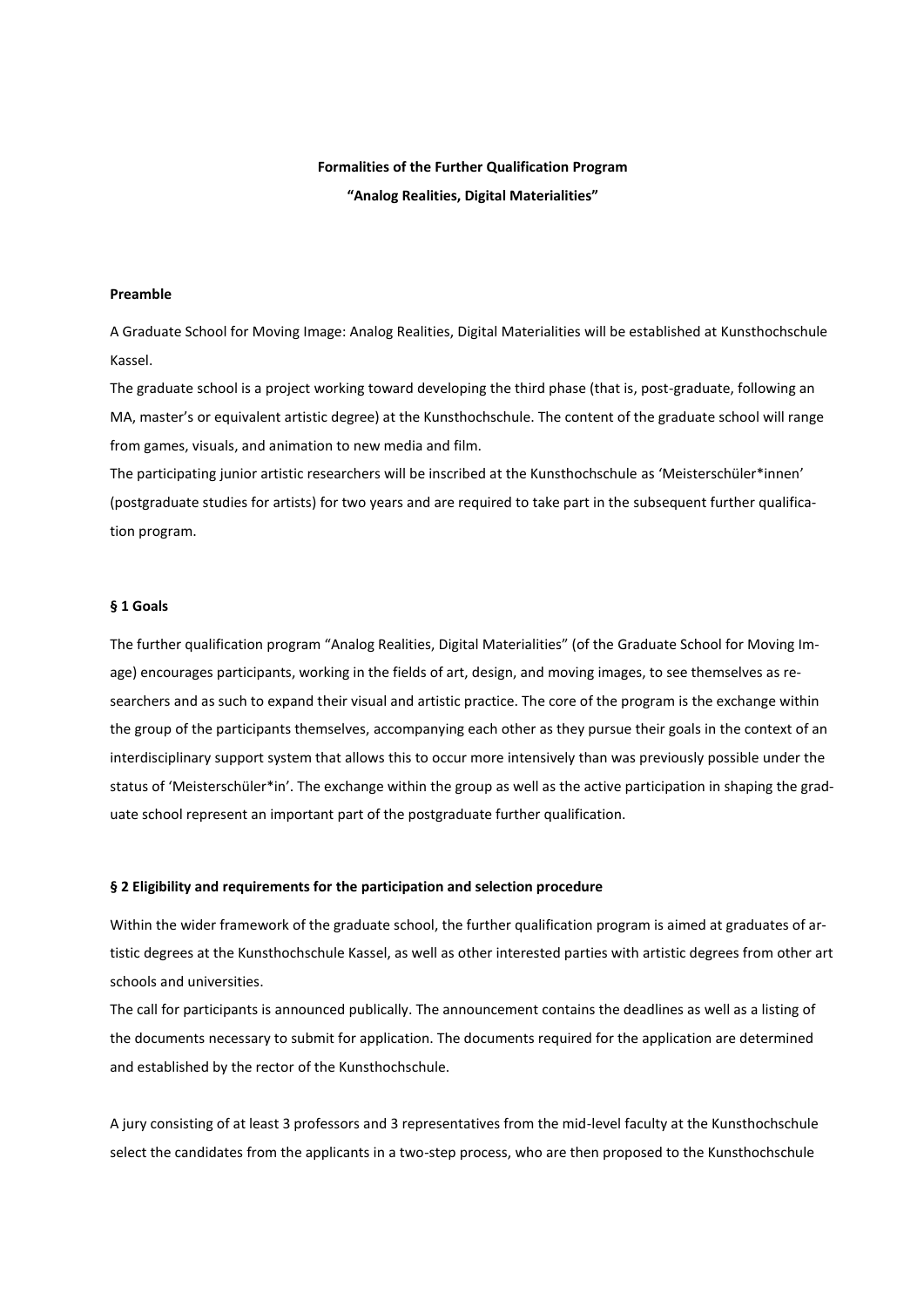Council for acceptance as 'Meisterschüler\*innen'. The selection occurs according to §22 of the Examination Regulations for Visual Arts and Visual Communication. The selected candidates must give a public presentation of their previous work at the beginning of their participation including an approximately five-minute talk in order to be confirmed by the Kunsthochschule Council.

#### **§ 3 Start and duration**

Participation in the further qualification program is possible at the beginning of each semester and is limited to two years. An extension can be considered in particular cases such as illness or parental leave.

#### **§ 4 Competency acquisition**

The participants utilize the Kunsthochschule's structures, the workshops, the digipool, the library, and the expertise of the associated teaching staff. Furthermore, a space for regular meetings will be made available. Every 4 weeks a colloquium/plenum will take place, in which participants speak about their projects and funding opportunities together with the coordinators, and discuss the organization of additional input. In addition, it is possible to arrange individual meetings with the coordinators and associated teaching staff.

The following points are required for a successful participation in the further qualification program:

- 1. Presentation of one's own practice and the research proposal on the website as part of the graduate school
- 2. Realization of an artistic project/research proposal
- 3. Participation in the regular plenum/colloquium
- 4. At least four talks/colloquia with teachers associated with the graduate school or external experts to discuss the development of one's own project
- 5. Participation in a presentation of the works-in-progress (for instance, in the form of a film program in the cinema, in the form of an exhibition)
- 6. Participation in a presentation of the finished projects (for instance, in the form of a film program in the cinema, in the form of an exhibition)

#### **§ 5 Certificate**

A certificate will be issued for successful participation in the further qualification program for moving images. Completion of participation in the further qualification program according to the regulations will be confirmed by the coordinators or teachers associated with the graduate school. A final colloquium will be led by two representatives of the associated teachers and the certificate will be signed.